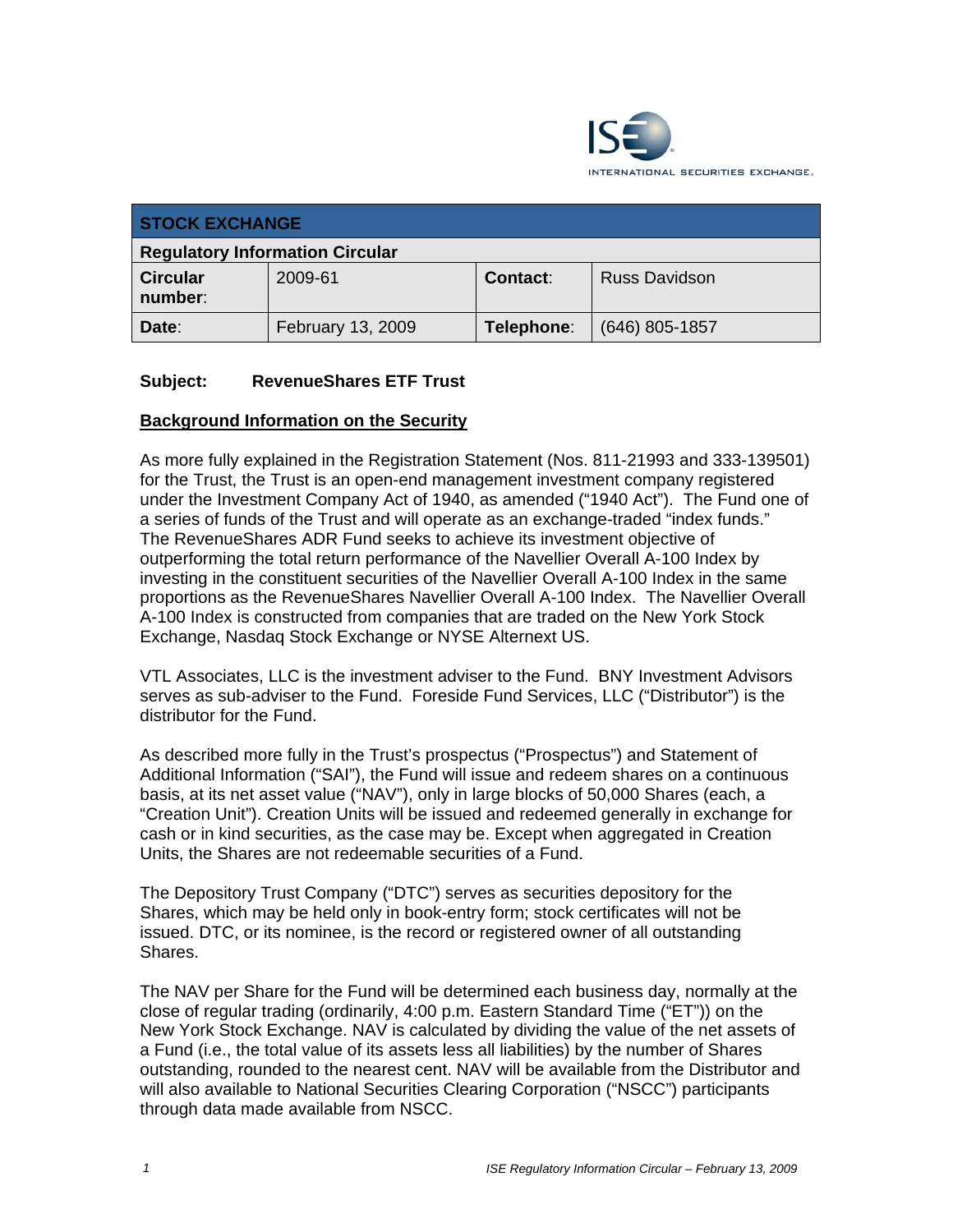The Trusts registration statement describes the various fees and expenses for the Fund's Shares. For a more complete description of the Funds and the underlying indexes, visit www.revenusharesetfs.com.

# **Purchases and Redemptions in Creation Unit Size**

Equity Electronic Access Members ("Equity EAMs") are hereby informed that procedures for purchases and redemptions of Shares in Creation Units are described in the Trust's Prospectus and Statement of Additional Information and that Shares are not individually redeemable but are redeemable only in Creation Unit aggregations or multiples thereof.

# **Principal Risks**

Interested persons are referred to the discussion in the Trusts Prospectus of principal risks of an investment in the Fund. These include tracking error risk (factors causing a Fund's performance to not match the performance of the underlying index), market trading risk (for example, trading halts, trading above or below net asset value), investment approach risk, stock market risk, investment approach risk and Shares of the Fund may trade at prices other than NAV.

# **Exchange Rules Applicable to Trading in the Shares**

The Shares are considered equity securities, thus rendering trading in the Shares subject to the Exchange's existing rules governing the trading of equity securities.

# **Trading Hours**

Trading in the shares on ISE is on a UTP basis and is subject to ISE equity trading rules. The shares will trade from 8:00 a.m. until 8:00 p.m. Eastern Time. Equity EAMs trading the shares during the Extended Market Sessions are exposed to the risk of the lack of the calculation or dissemination of underlying index value or intraday indicative value ("IIV"). For certain derivative securities products, an updated underlying index value or IIV may not be calculated or publicly disseminated in the Extended Market hours. Since the underlying index value and IIV are not calculated or widely disseminated during Extended Market hours, an investor who is unable to calculate implied values for certain derivative securities products during Extended Market hours may be at a disadvantage to market professionals.

# **Trading Halts**

ISE will halt trading in the Shares of a Trust in accordance with ISE Rule 2101(a)(2)(iii). The grounds for a halt under this Rule include a halt by the primary market because it stops trading the Shares and/or a halt because dissemination of the IIV or applicable currency spot price has ceased, or a halt for other regulatory reasons. In addition, ISE will stop trading the Shares of a Trust if the primary market de-lists the Shares.

# **Delivery of a Prospectus**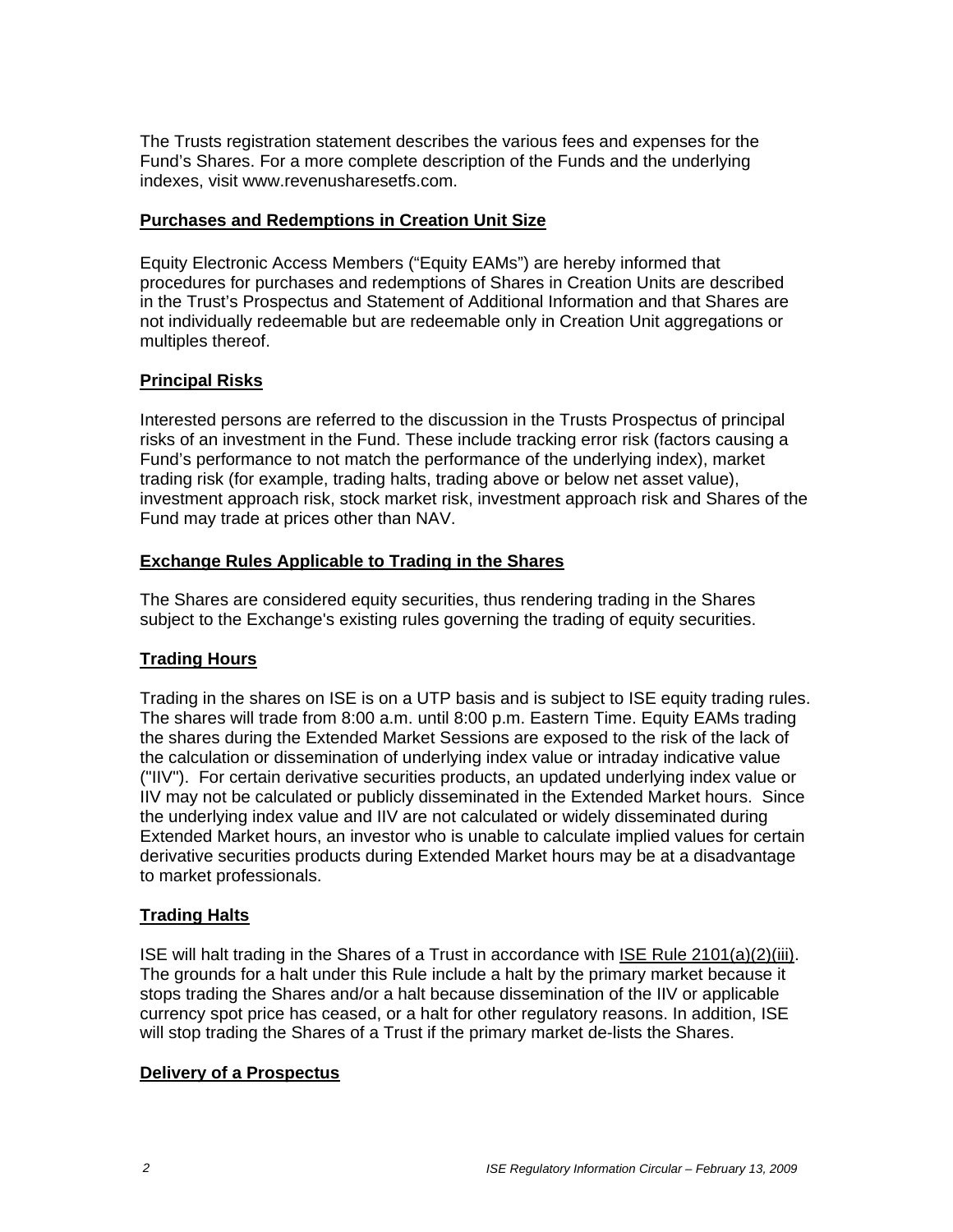Pursuant to federal securities laws, investors purchasing Shares must receive a prospectus prior to or concurrently with the confirmation of a transaction. Investors purchasing Shares directly from the Fund (by delivery of the Deposit Amount) must also receive a prospectus.

Prospectuses may be obtained through the Distributor or on the Fund's website. The Prospectus does not contain all of the information set forth in the registration statement (including the exhibits to the registration statement), parts of which have been omitted in accordance with the rules and regulations of the SEC. For further information about the Fund, please refer to the Trust's registration statement.

# **Exemptive, Interpretive and No-Action Relief Under Federal Securities Regulations**

The Commission has issued letters ( the "No-Action Letters") granting exemptive, interpretive and no-action relief from certain provisions of and rules under the Securities Exchange Act of 1934 for exchange-traded funds listed and traded on a registered national securities exchange that meet certain criteria. The Funds qualify for the relief granted in the No-Action Letters, a description of which follows.

### **Regulation M Exemptions**

Generally, Rules 101 and 102 of Regulation M prohibit any "distribution participant" and its "affiliated purchasers" from bidding for, purchasing, or attempting to induce any person to bid for or purchase any security which is the subject of a distribution until after the applicable restricted period, except as specifically permitted in Regulation M. The provisions of the Rules apply to underwriters, prospective underwriters, brokers, dealers, and other persons who have agreed to participate or are participating in a distribution of securities.

The Commission issued a No-Action Letter by which persons participating in a distribution of shares of a fund may engage in secondary market transactions in such shares during their participation in such a distribution, despite the requirements of from Rule 101 under Regulation M. In addition, the Commission has permitted persons who may be deemed to be participating in the distribution of shares of a fund (i) to purchase securities for the purpose of purchasing creation unit aggregations of fund shares and (ii) to tender securities for redemption in Creation Unit Aggregations. Further, the Commission has clarified that the tender of fund shares to the Fund for redemption does not constitute a bid for or purchase of any of the Funds' securities during the restricted period of Rule 101. The Commission has issued a No-Action Letter to paragraph (e) of Rule 102 under Regulation M which allow the redemption of fund shares in creation unit aggregations during the continuous offering of shares.

# **Customer Confirmations for Creation or Redemption of Fund Shares (SEC Rule 10b-10)**

Broker–dealers who handle purchases or redemptions of Fund shares in Creation Units for customers will be permitted to provide such customers with a statement of the number of Creation Unit Aggregations created or redeemed without providing a statement of the identity, number and price of shares of the individual securities tendered to the Fund for purposes of purchasing creation unit aggregations ("Deposit Securities") or the identity, number and price of shares to be delivered by the Trust to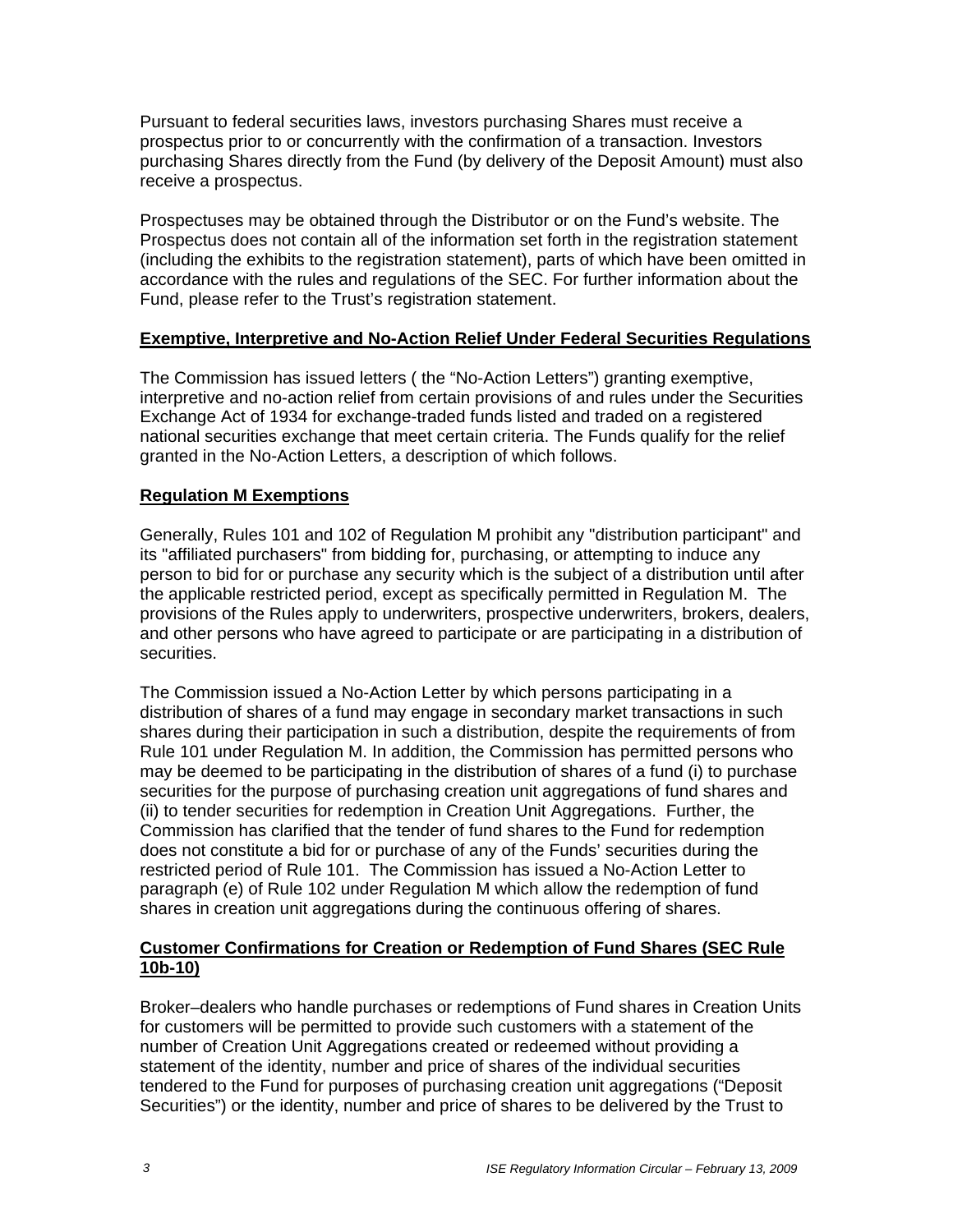the redeeming holder ("Redemption Securities"). The composition of the securities required to be tendered to the Fund for creation purposes and of the securities to be delivered on redemption will be disseminated each business day and will be applicable to requests for creations or redemption, as the case may be, on that day. This exemptive relief under Rule 10b-10 with respect to creations and redemptions is subiect to the following conditions:

- 1) Confirmations to customers engaging in creations or redemptions must state that all information required by Rule 10b-10 will be provided upon request;
- 2) Any such request by a customer for information required by Rule 10b-10 will be filed in a timely manner, in accordance with Rule 10b-10(c);
- 3) Except for the identity, number and price of shares of the component securities of the Deposit Securities and Redemption Securities, as described above, confirmations to customers must disclose all other information required by Rule 10b-10(a).

# **SEC Rule 14e-5**

The Commission has permitted any person acting as a dealer-manager of a tender offer for a component security of fund (1) to redeem fund shares in creation unit aggregations from the issuer that may include a security subject to such tender offer and (2) to purchase fund shares during such tender offer. In addition, a No-Action has been issued under Rule 14e-5 states that if a broker-dealer acting as a dealer-manager of a tender offer for a security of the Fund purchases or arranges to purchase such securities in the secondary market for the purpose of tendering such securities to purchase one or more creation unit aggregations of shares, it must be made in conformance with the following:

- i. such bids or purchases are effected in the ordinary course of business, in connection with a basket of 20 or more securities in which any security that is the subject of a distribution, or any reference security, does not comprise more than 5% of the value of the basket purchased; or
- ii. purchases are effected as adjustments to such basket in the ordinary course of business as a result of a change in the composition of the underlying index; and
- iii. such bids or purchases are not effected for the purpose of facilitating such tender offer.

# **Section 11(d)(1); SEC Rules 11d1-1 and 11d1-2**

Section 11(d)(1) of the Act generally prohibits a person who is both a broker and a dealer from effecting any transaction in which the broker-dealer extends credit to a customer on any security which was part of a new issue in the distribution of which he participated as a member of a selling syndicate or group within thirty days prior to such transaction. The Commission has clarified that Section 11(d)(1) does not apply to broker-dealers that are not authorized participants (and, therefore, do not create creation unit aggregations) that engage in both proprietary and customer transactions in shares of a fund in the secondary market, and for broker-dealer authorized participants that engage in creations of creation unit aggregations. This relief is subject to specific conditions, including the condition that such broker-dealer (whether or not an authorized participant) does not, directly or indirectly, receive from the fund complex any payment, compensation or other economic incentive to promote or sell the shares of a fund to persons outside the fund complex, other than non-cash compensation permitted under NASD Rule 2830 (I)(5)(A), (B) or (C). See letter dated November 21, 2005 from Catherine McGuire, Chief Counsel, SEC Division of Market Regulation, to Securities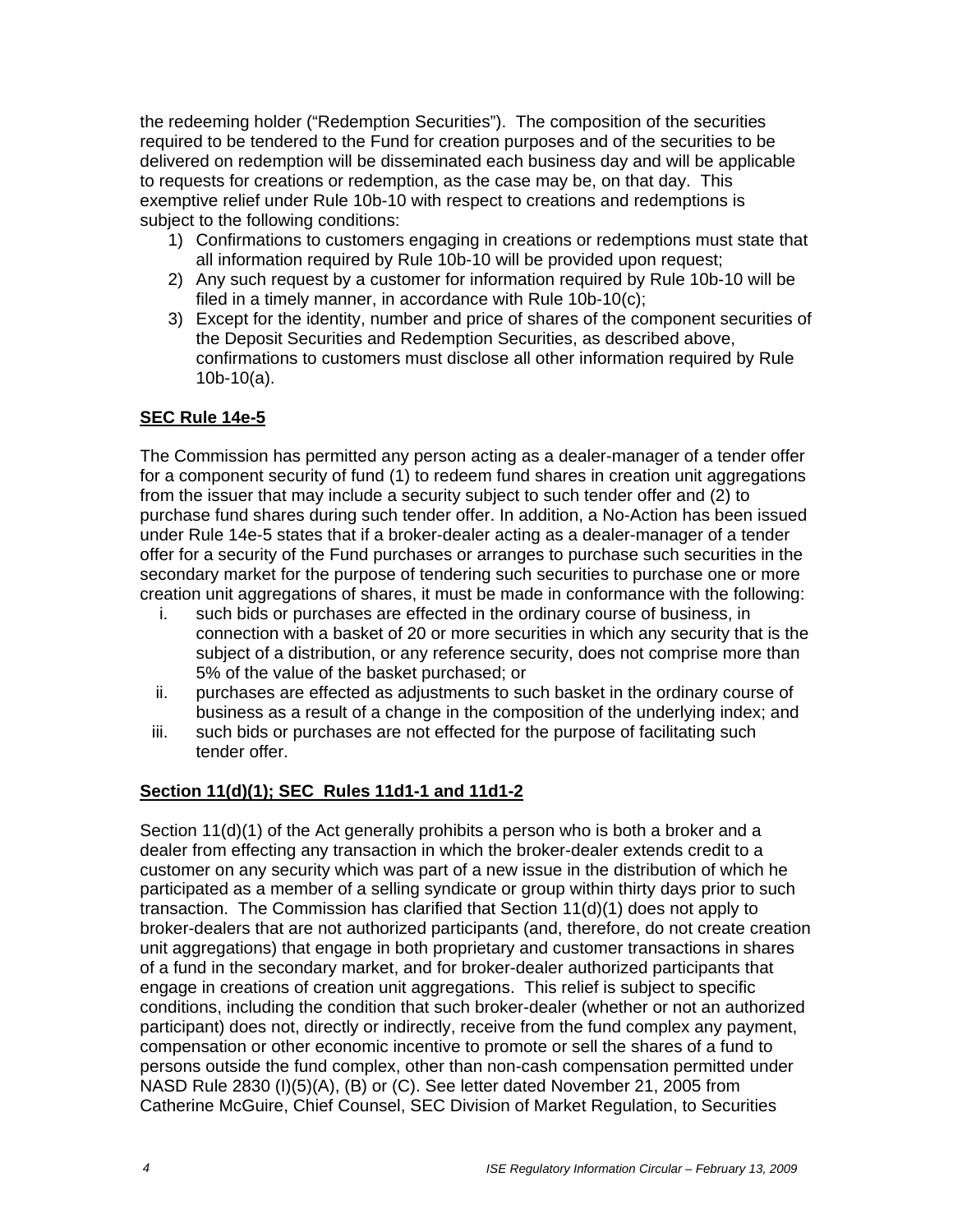Industry Association, Derivative Products Committee. The Commission has issued a No-Action Letter under Section 11(d)(1) of the Act states that broker-dealers may treat shares of a fund, for purposes of Rule 11d1-2, as "securities issued by a registered open-end investment company as defined in the Investment Company Act" and thereby extend credit or maintain or arrange for the extension or maintenance of credit on shares that have been owned by the persons to whom credit is provided for more than 30 days, in reliance on the exemption contained in the rule.

# **SEC Rule 15c1-5 and 15c1-6**

The Commission has issued a No-Action letter with respect to Rule 15c1-5 and Rule 15c1-6 as to the required disclosure of control by a broker or dealer with respect to creations and redemptions of fund shares and secondary market transactions therein.

**This Regulatory Information Circular is not a statutory Prospectus. Equity EAMs should consult the Trust's Registration Statement, SAI, Prospectus and the Fund's website for relevant information.**